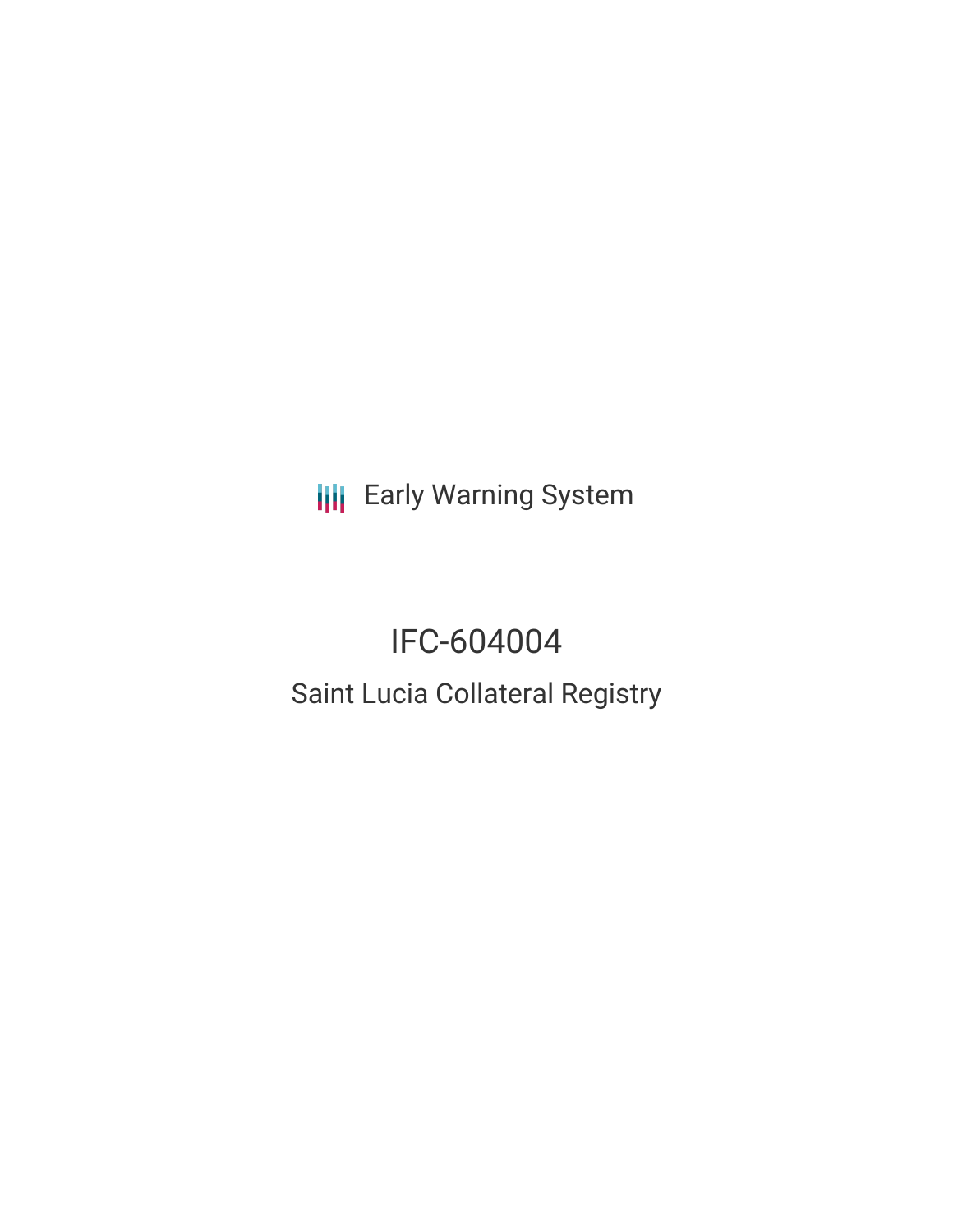## **Quick Facts**

| <b>Countries</b>               | St. Lucia                               |
|--------------------------------|-----------------------------------------|
| <b>Financial Institutions</b>  | International Finance Corporation (IFC) |
| <b>Status</b>                  | Active                                  |
| <b>Bank Risk Rating</b>        | U                                       |
| <b>Voting Date</b>             | 2019-11-27                              |
| <b>Borrower</b>                | Government of St. Lucia                 |
| <b>Sectors</b>                 | Law and Government                      |
| <b>Investment Type(s)</b>      | <b>Advisory Services</b>                |
| <b>Investment Amount (USD)</b> | \$0.37 million                          |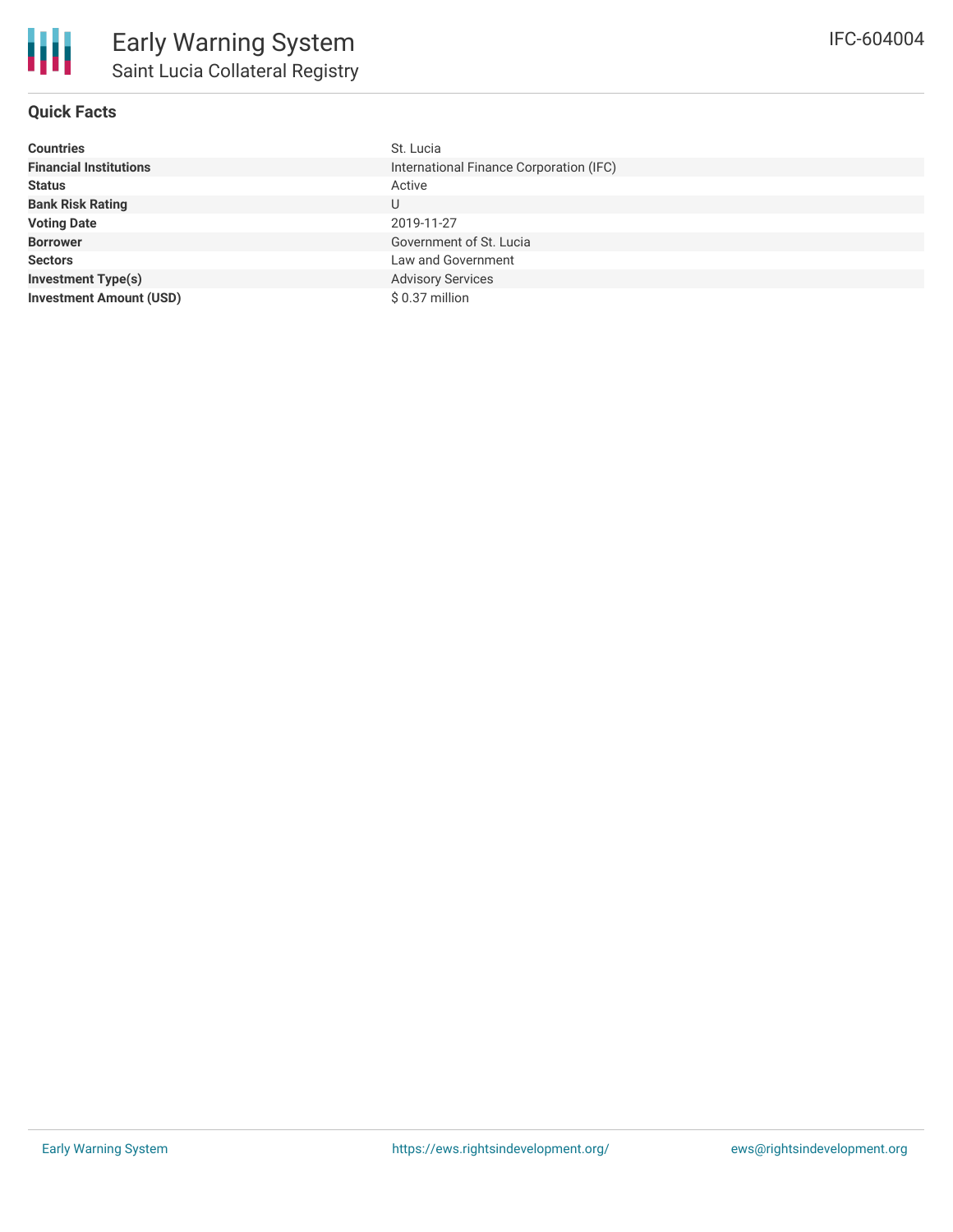

### **Project Description**

The St Lucia Collateral Registry project will provide technical assistance to Government of St Lucia to build an online electronic collateral registry, and to build local capacity for the new system. The project has 3 main aspects:

(a) The project will advise/support the client in Registry design based on existing international best practices for secured transactions registries, emerging technological options, and diagnostic studies.

(b) Design of a monitoring & evaluation framework that serves data needs and policy applications, informed by international best practice and findings from the baseline survey.

(c) Training and capacity building for registry staff, support in installation, testing and start-up of the registry system as required and in coordination with the software provider.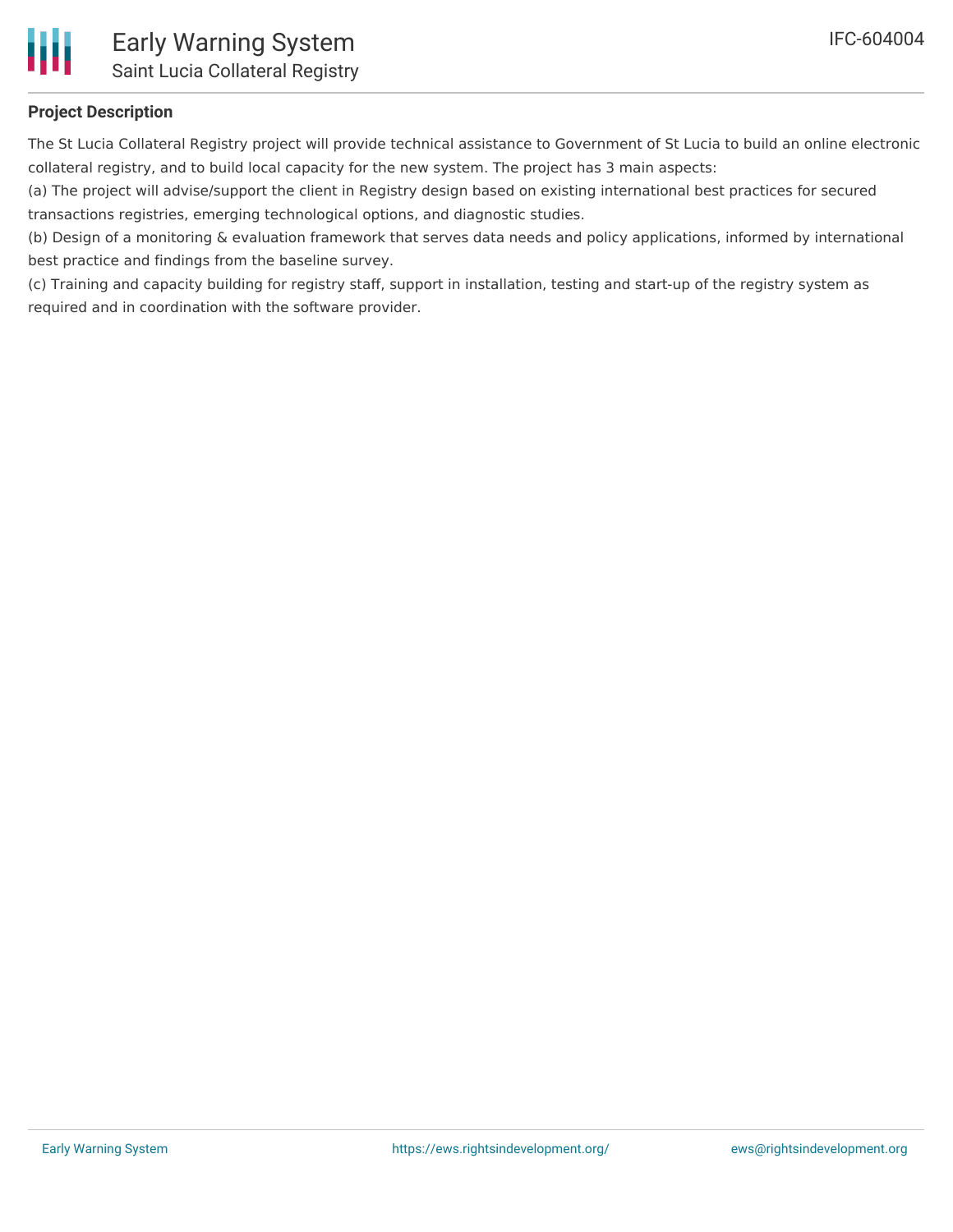

### **People Affected By This Project**

The main goal of the St Lucia Collateral Registry Project is to increase access to credit to the private sector (particularly SMEs) by leveraging movable assets and

creating a notice based electronic centralized collateral registry for security interests in movable property. This project will build on the Caribbean Secured

Transactions and Collateral Registry program, which provided technical assistance to draft modern secured transactions legislation and regulations based on the

UNCITRAL model law. The project will also build capacity and raise awareness, at the sector level, of local stakeholders in both government and private sectors to

utilize and apply the new legal and institutional frameworks for secured transactions.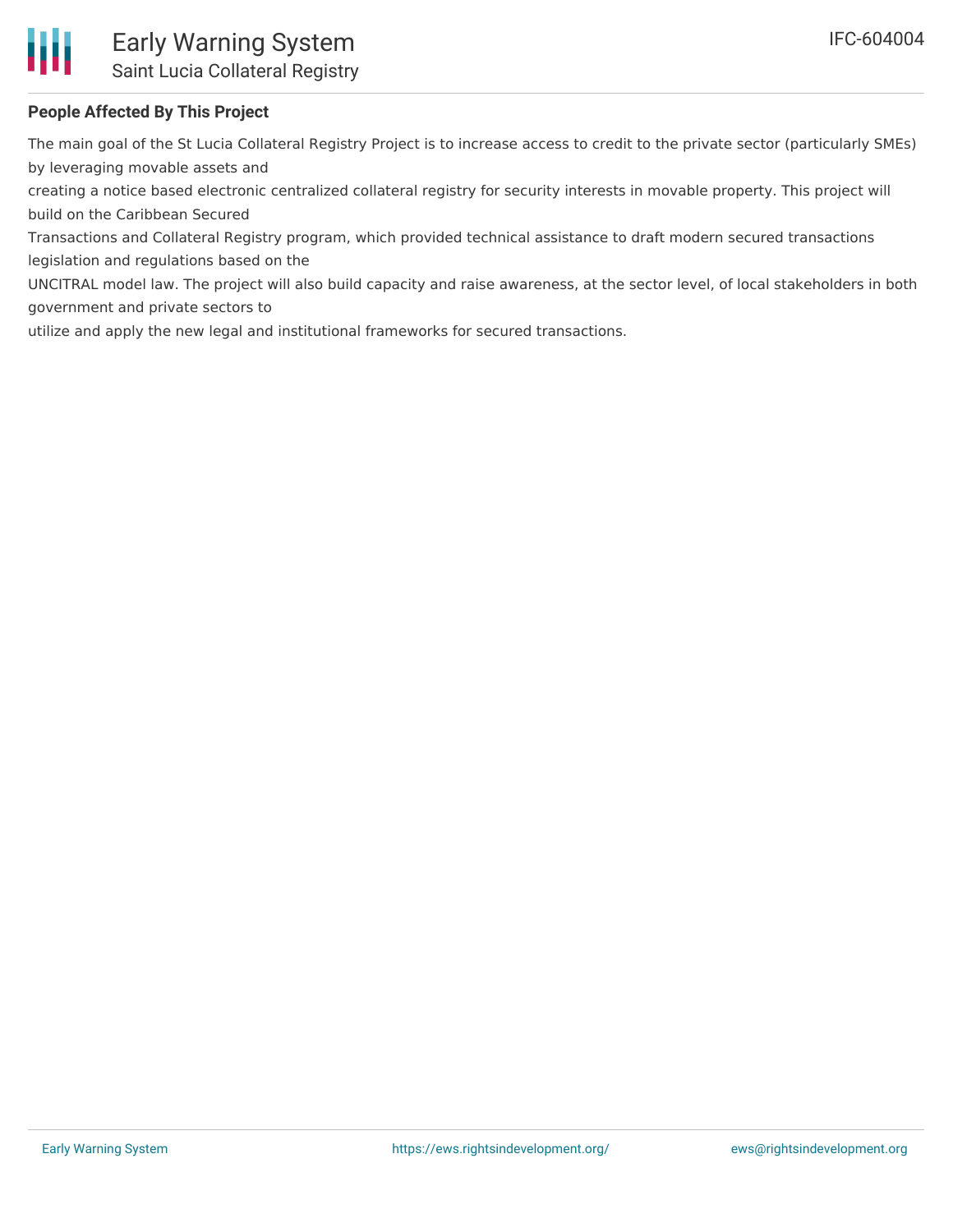#### **Investment Description**

• International Finance Corporation (IFC)